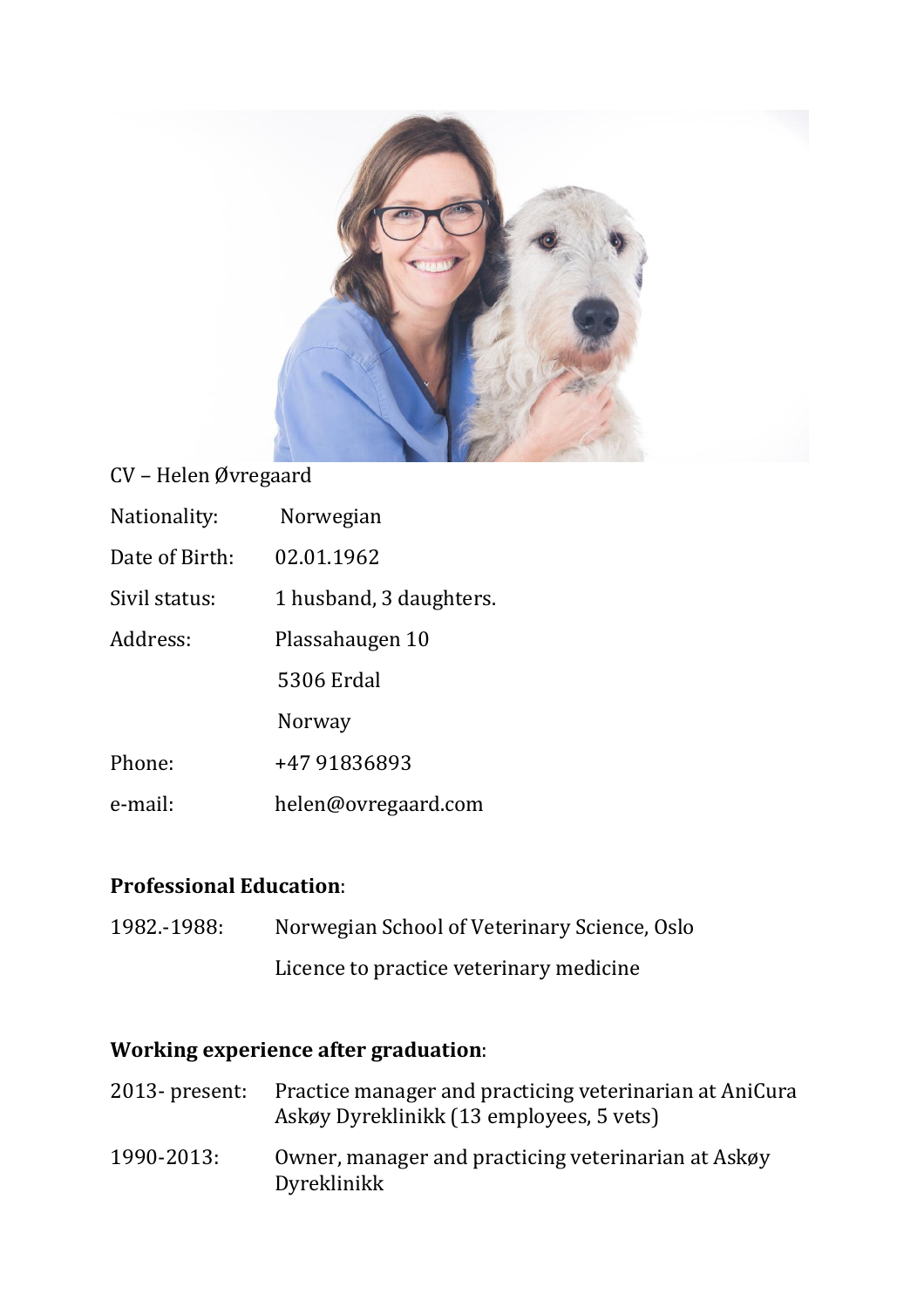| 1990:      | Askøy, Bergen: Started my own practice on Askøy<br>(outside of Bergen), Norway.                               |
|------------|---------------------------------------------------------------------------------------------------------------|
| 1989-1990: | Combined large animal practice, food safety and hygiene,<br>and small animal practice, Senja, north of Norway |
| 1988-89:   | Large animal practice, Gjøvik, Norway                                                                         |

# **Continuing education and training (of profound character)**:

| 2005-2008: | ESAVS Small animal Reproduction I, II and III                     |
|------------|-------------------------------------------------------------------|
| 2008:      | Short residency (2 weeks) at ENVA, Paris, with Alain<br>Fontbonne |
| 2009-2011: | ESAVS Dentistry I, II and III                                     |
| 2011:      | <b>ESAVS EVT courses cardiology and oncology (May)</b>            |
| 2011:      | ESAVS EVT courses: Internal medicine and emergency<br>Care (Dec)  |

# **Other responsibilities**:

| From 2007: | Board member of the Norwegian Society for Animal<br>Identification (Dyreidentitet) Vice-chairman from 2012. |
|------------|-------------------------------------------------------------------------------------------------------------|
| From 2014: | Board member of The Norwegian Veterinary Society                                                            |
| From 2015: | Responsible for AniCura's Medical interest group of<br>Reproduction                                         |

# **Memberships**:

| Norwegian Veterinary Association                         |
|----------------------------------------------------------|
| Western Norway's Veterinary Association                  |
| Norwegian Small Animal Veterinary Association and FECAVA |
| Swedish Association for Small Animal Reproduction        |
| Since 2008: EVSSAR member                                |